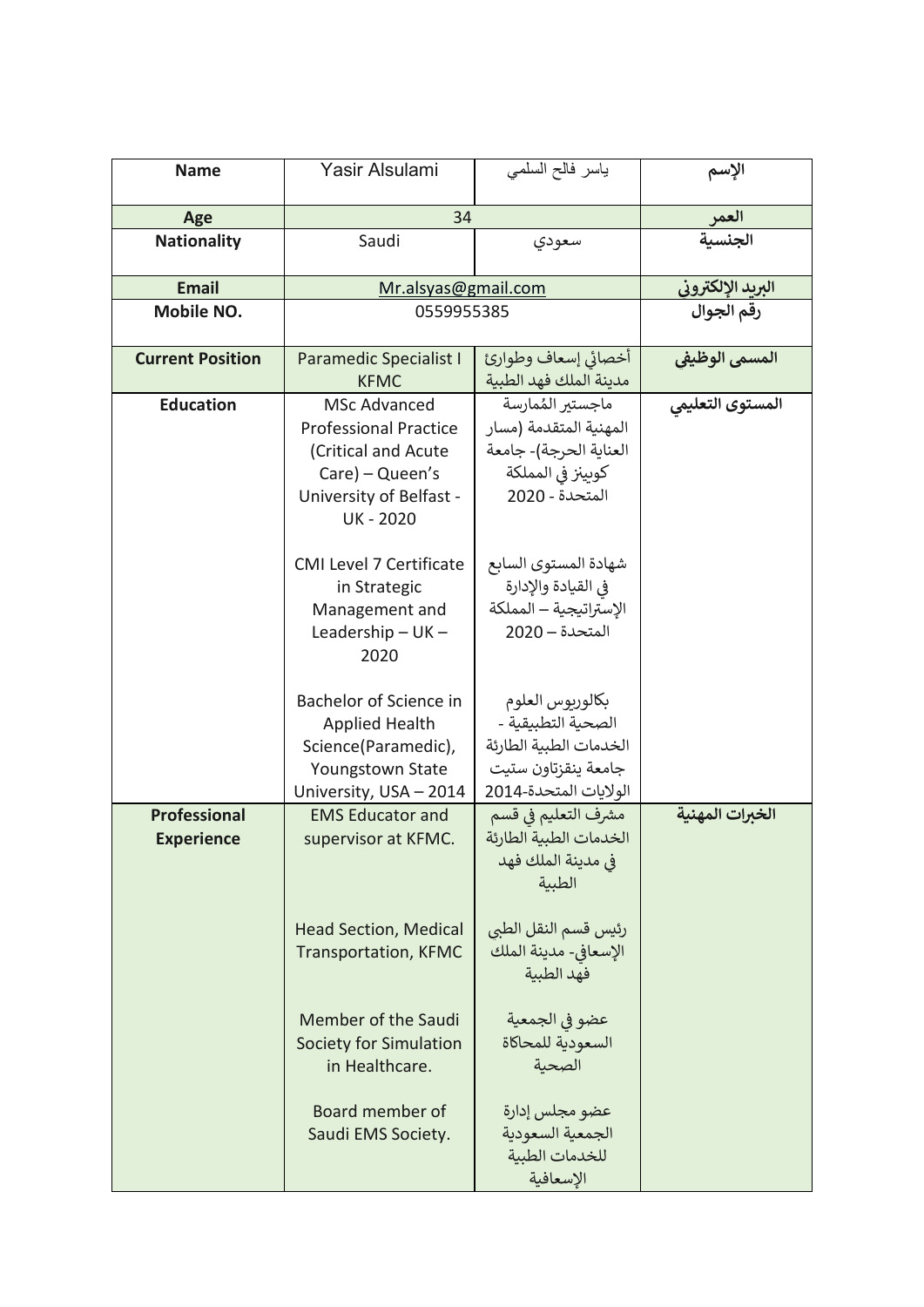| <b>On Job Training</b> | Critical Care Training,<br><b>Respiratory Care</b><br>Admin. at KFMC,<br>Mechanical<br>Ventilation training<br>Course    | دورة التنفس المكيانيكي<br>للحالات المرضية<br>الحرجة               | الدورات والتدريب |
|------------------------|--------------------------------------------------------------------------------------------------------------------------|-------------------------------------------------------------------|------------------|
|                        | <b>Faculty Development</b><br>Program for Clinical<br>Educators, KFMC,<br>2016                                           | برنامج تطوير أعضاء<br>هيئة التدريس للمعلمين                       |                  |
|                        | <b>Basic Medical</b><br>Simulation Course for<br>Educators, KFMC, 2016                                                   | الدورة الأساسية لـ التعليم<br>الطبى بالمحاكاة                     |                  |
|                        | Simulation as a<br>teaching tool:<br>instructor course,<br>IMS/Harvard School in<br>conjunctions with<br><b>KFMC2016</b> | المحاكاة كأداة تعليمية:<br>دورة المُعلم                           |                  |
|                        | <b>Influencing Skills</b><br>Training, KFMC, 2017                                                                        | دورة تدريبية: التأثير على<br>المهارات في التدريب                  |                  |
|                        | Leader as a Coach<br>Training, KFMC, 2017                                                                                | دورة تدريبية: القيادة كـ<br>مدرب                                  |                  |
|                        | <b>Certified Professional</b><br><b>Healthcare Quality</b><br>Training, Anexas Ins.,<br>Riyadh 2018                      | دورة إعدادية: التدريب<br>المهني المعتمد في جودة<br>الرعاية الصحية |                  |
|                        | <b>Basic Project</b><br>Management Course,<br>October 2018                                                               | دورة إدارة المشاريـع<br>الأساسية                                  |                  |
| <b>Essentials</b>      | <b>BLS Provider</b>                                                                                                      |                                                                   | الدورات الأساسية |
|                        | <b>ACLS Provider</b>                                                                                                     |                                                                   |                  |
|                        | <b>PALS Provider</b>                                                                                                     |                                                                   |                  |
|                        | <b>PHTLS Provider</b>                                                                                                    |                                                                   |                  |
|                        |                                                                                                                          |                                                                   |                  |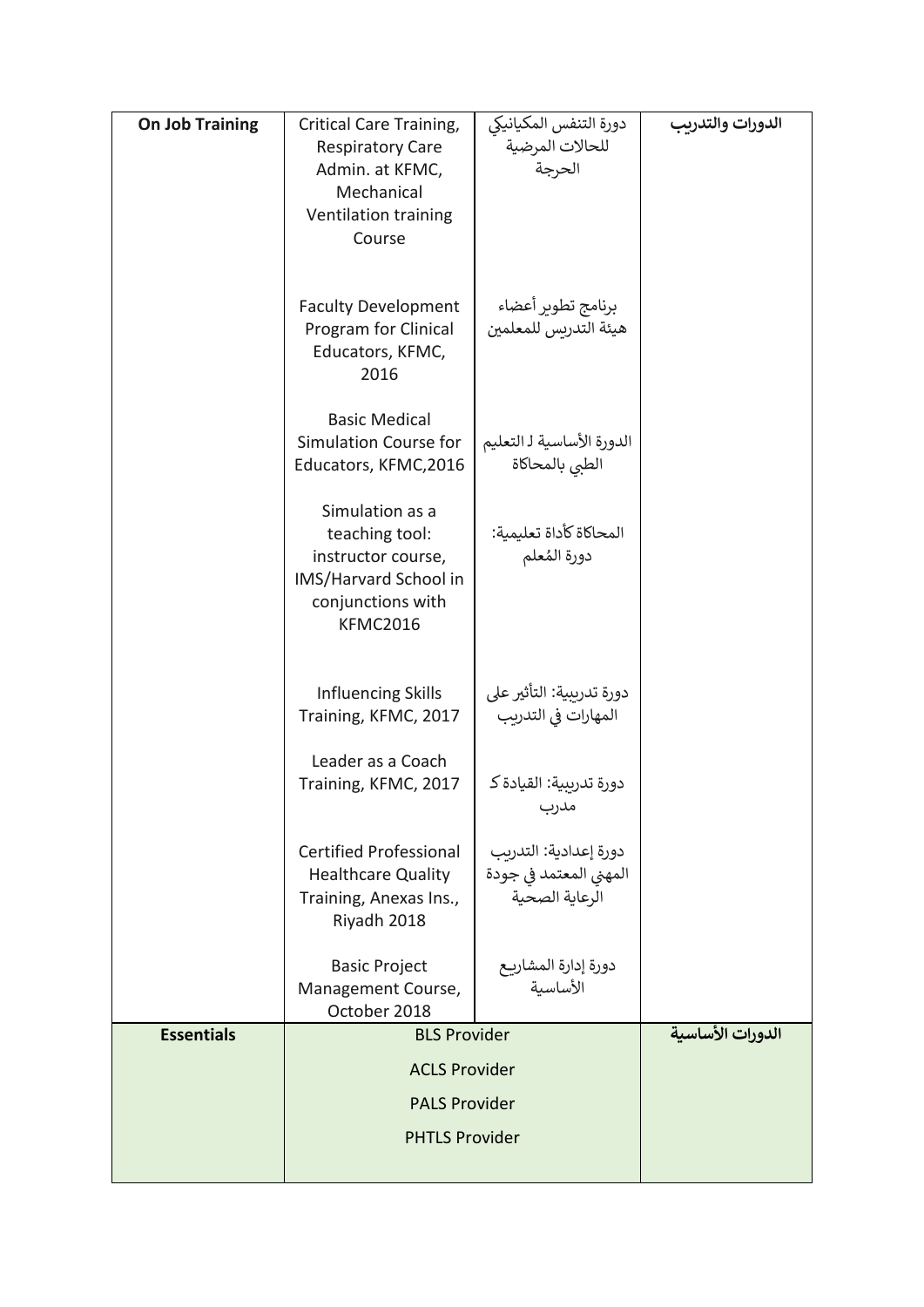| بطاقة الهوية الوطنية<br>نسخه |             | الملكة العربية السعودية<br>وزارة الداخلية |                |
|------------------------------|-------------|-------------------------------------------|----------------|
|                              |             | ياسر بن فالح بن فليح الترجمي السلمي       |                |
|                              |             | 1.157715Y9                                | الرقم          |
|                              |             | $A122A/\cdot Y/\Gamma$ .                  | تاريخ الانتهاء |
|                              |             | الرياض 2                                  | جهة الإصدار    |
|                              |             | الرياض                                    | مكان الميلاد   |
|                              |             | $.712.4$ //. Y/ 5.                        | تاريخ الميلاد  |
|                              | تاريخه      | جهة الخفظ                                 | رقم الخفظ      |
| 1083661379                   | A1570/1.11. | جدة                                       | TETTOY         |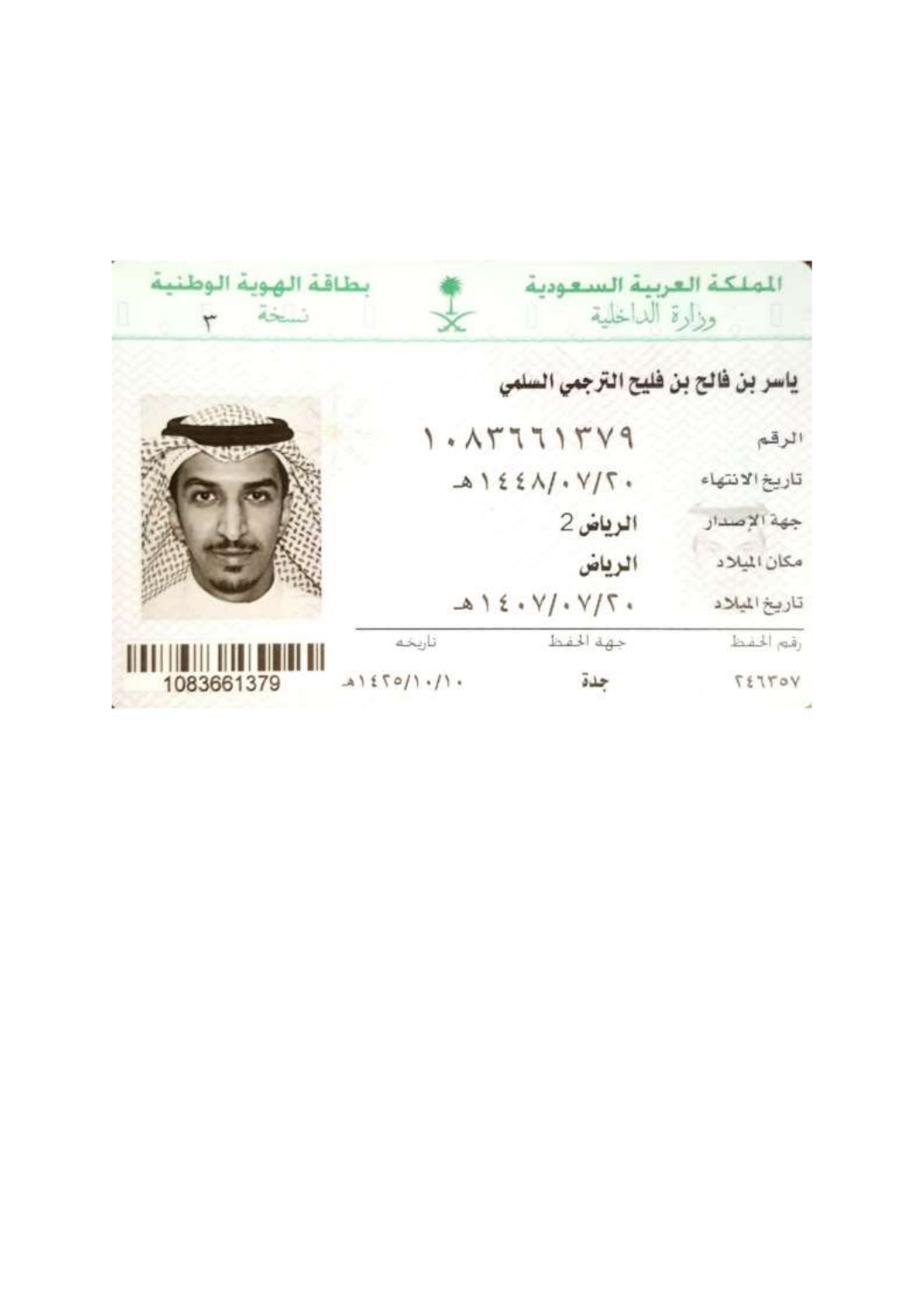المملكة العريية السعودية وزارة المتعلميم العسالسي وكالىة الوزارة للشنون التطيمية الإدارة العامة لمعادلة الشهادات الجامعية



الرقم: 116514 التاريخ: 1435-10-29 الموضوع : طلب معادلة شهادة رقم النموذج : BC1435644209

# ((إشعار بنتيجة طلب معادلة شهادة))

| رقم الهوية الوطنية | اسم الط      |
|--------------------|--------------|
| 1083661379         | فالح<br>تاسر |

#### بيانات الشهادة المطلوب معادلتها :-

| علد الدر اسة | مر بک                                                                              |
|--------------|------------------------------------------------------------------------------------|
|              | البكالور يوس                                                                       |
|              | Allied Science/الصحة المساندة                                                      |
| الشهادة      | / Bachelor of Science in Applied Science / بكالوريوس<br>العلوم في العلوم التطبيقية |
|              | Youngstown State University                                                        |
| اسنة التخرج  | 2014ء                                                                              |

#### قرار احذة معادلة الشهادات الجامعية نبر

| 21 |                               |
|----|-------------------------------|
|    | البكالور بوس (في التخصص ذاته) |

#### تتبيه هام جدا :-

لا يعتبر هذا الإشعار صحيحا إلا بعد تدقيق صحة كامل البيانات الواردة في هذا<br>الإشعار من قبل الجهه المستفيده من خلال الدخول على الرابط التالي: http://eqs.mohe.gov.sa/requestinguery.aspx



مدير عام الإدارة العامة لمعادلة الشهادات الجامعية المكلف

د. عبدالله بن علي التحطاني (نسخة الكثرونية)

حيث تعتمد الإدارة العامة لمعادلة الشهادات الجامعية على نظـام الـكتروني متكامل فإنـه لم يعد هنـالله حاجة لإصدار أي قرارات ورقية ويعب على صباحب الطلب أو الجهة المستفيدة الرجـوع إلــي موقع وزارة التعليم العالي لمعرفة نتيجة طلب المعادلة من الرابط أعلاه .

Tel.: +966 114415555 Fax: +966 112107537 Website : http://www.mohe.gov.sa E-Mail: de3@mohe.gov.sa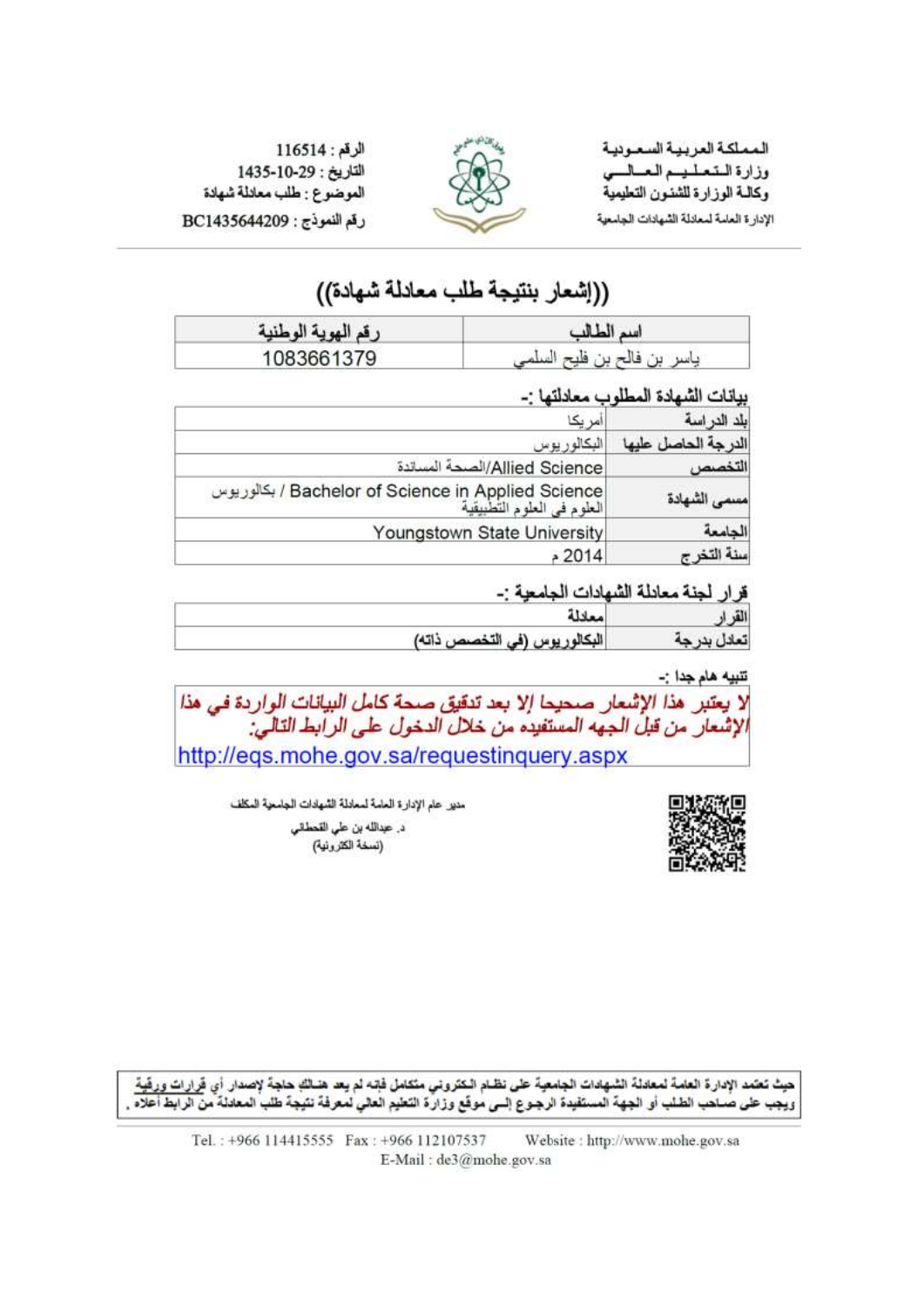المملكة العربية السعودية وزارة التطيم وكالة الوزارة للتعليم الجاسعى الإدارة العامة لمعادلة الشهادات الجامعية



الرقم: 4200019208 التاريخ: 155-1442 الموضوع : طلب معادلة شهادة رقم النموذج : MS1442160194

# Ministry of Education

وزارة التصليم

# ((إشعار بنتيجة طلب معادلة شهادة))

| وقد المدوقة المطنوقة | است الط                                      |
|----------------------|----------------------------------------------|
| 1083661379           | $1 + 1 = -1$<br>ناسر<br>⊔`، قال <del>ہ</del> |

### بيانات الشهادة المطلوب معادلتها :-

| Advanced Professional Practice Critical and Acute<br>Care / الممارسة المهنية المتقدمة الحرجة والعنابة الحاده |
|--------------------------------------------------------------------------------------------------------------|
| / Master of Science / ماجستير العلوم                                                                         |
| Queen's University Belfast                                                                                   |
|                                                                                                              |

#### قرار الحنة معادلة الشهادات الحامعية :-

| احالة الشمادة | المعبانقه اسحيحة البحترين المث |
|---------------|--------------------------------|
|               |                                |
| . ≠l          | ذاته)                          |

تنبيه هام جدًا :-

| لا يعتبر. هذا الإشعار. صحيحا إلا بعد تنقيق صحة كامل البيانات الواردة في هذا  <br>الإشعار. من قبل الجهه المستفيده من خلال الدخول على الرابط التالي: |
|----------------------------------------------------------------------------------------------------------------------------------------------------|
| https://eqs.moe.gov.sa/Certificate/Verification                                                                                                    |



حيث تعتمد الإدارة العامة لمعادلة الشهادات الجامعية على نظـام إلـكتروني متكامل فإنـه لم يعد هنـاللهِ حاجة لإصدار أي فَرارات ورفَية ويُجِب على صُناحَب الطلب أو الجهة المستقيدة الرجوع السي موقع وزارة التعليم لمعرفةُ نَتيجة طلب المعادلة من الرابط أعلاه .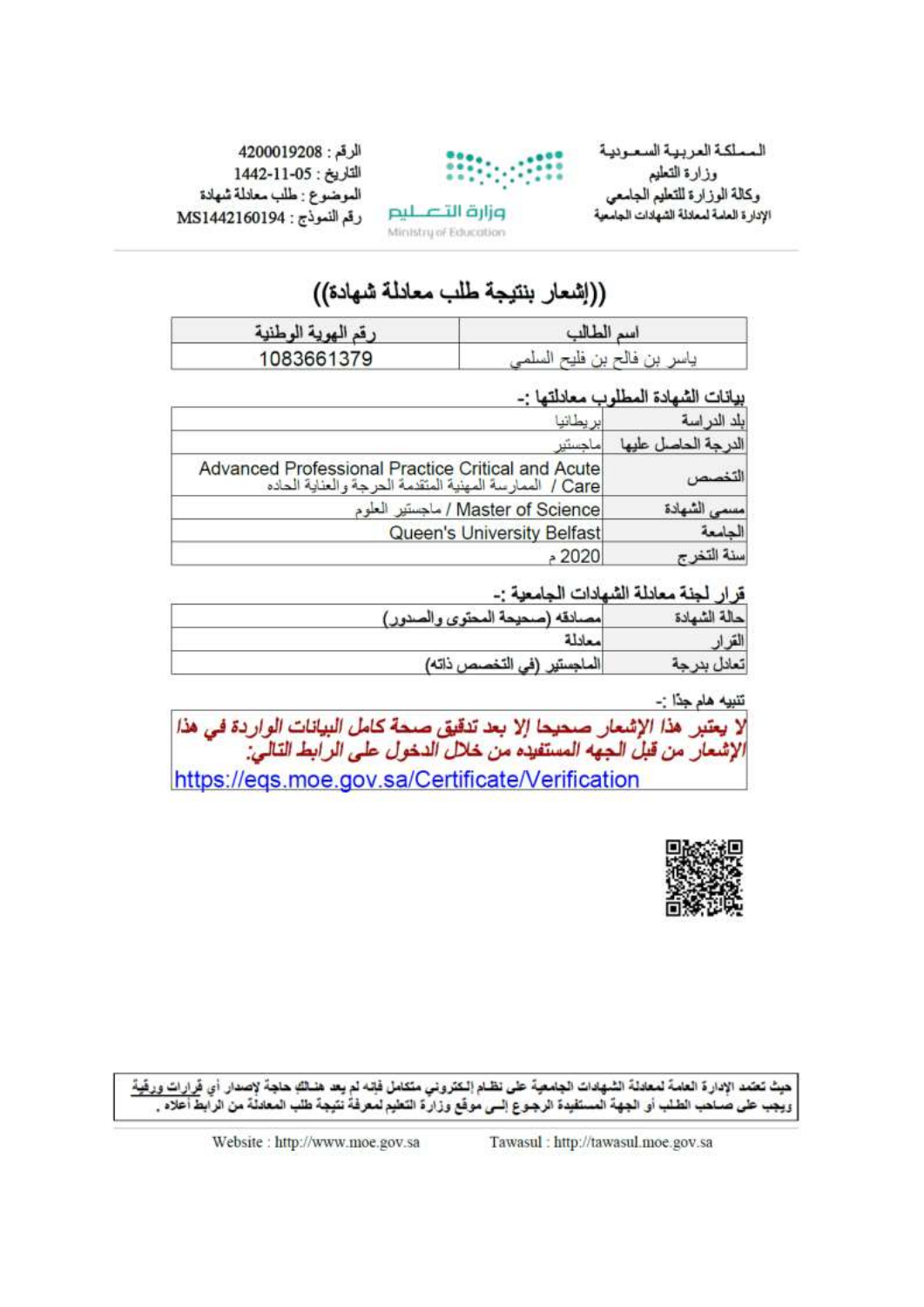| land Carolinans by Hottle Sarriott   |                                                               | <b>Professional Classification and Registration Record</b>                |                                    |                                    |                     |                                                       |                                                                          |
|--------------------------------------|---------------------------------------------------------------|---------------------------------------------------------------------------|------------------------------------|------------------------------------|---------------------|-------------------------------------------------------|--------------------------------------------------------------------------|
| <b>Profile Number</b><br>15RA0014750 |                                                               |                                                                           |                                    |                                    |                     |                                                       |                                                                          |
| Name:                                | Yasir Faleh F Alsulami                                        |                                                                           |                                    |                                    | <b>ID Number</b>    |                                                       | 1083661379                                                               |
|                                      |                                                               |                                                                           |                                    |                                    |                     |                                                       |                                                                          |
| Nationality:<br>Registered as:       | Saudi Arabia                                                  | Specialist-Emergency Medical Services                                     | Date of Birth:                     | 20/07/1407                         | Professional Group: |                                                       | Expiry date                                                              |
|                                      | <b>Decision type</b><br>Professional<br>Re-<br>classification | Qualification<br>bachelor of Science in applied science<br>allied science | Country<br>United<br><b>States</b> | <b>Awarding Date</b><br>01/01/2014 | Rank<br>Specialist  | Speciality<br>Emergency<br>Medical<br><b>Services</b> | Therapy and Rehabilitation<br>01/08/2022<br><b>Additional speciality</b> |
|                                      |                                                               |                                                                           |                                    |                                    |                     |                                                       |                                                                          |
|                                      |                                                               |                                                                           |                                    |                                    |                     |                                                       |                                                                          |
| <b>Decision Date</b><br>10/12/2015   |                                                               |                                                                           |                                    |                                    |                     |                                                       |                                                                          |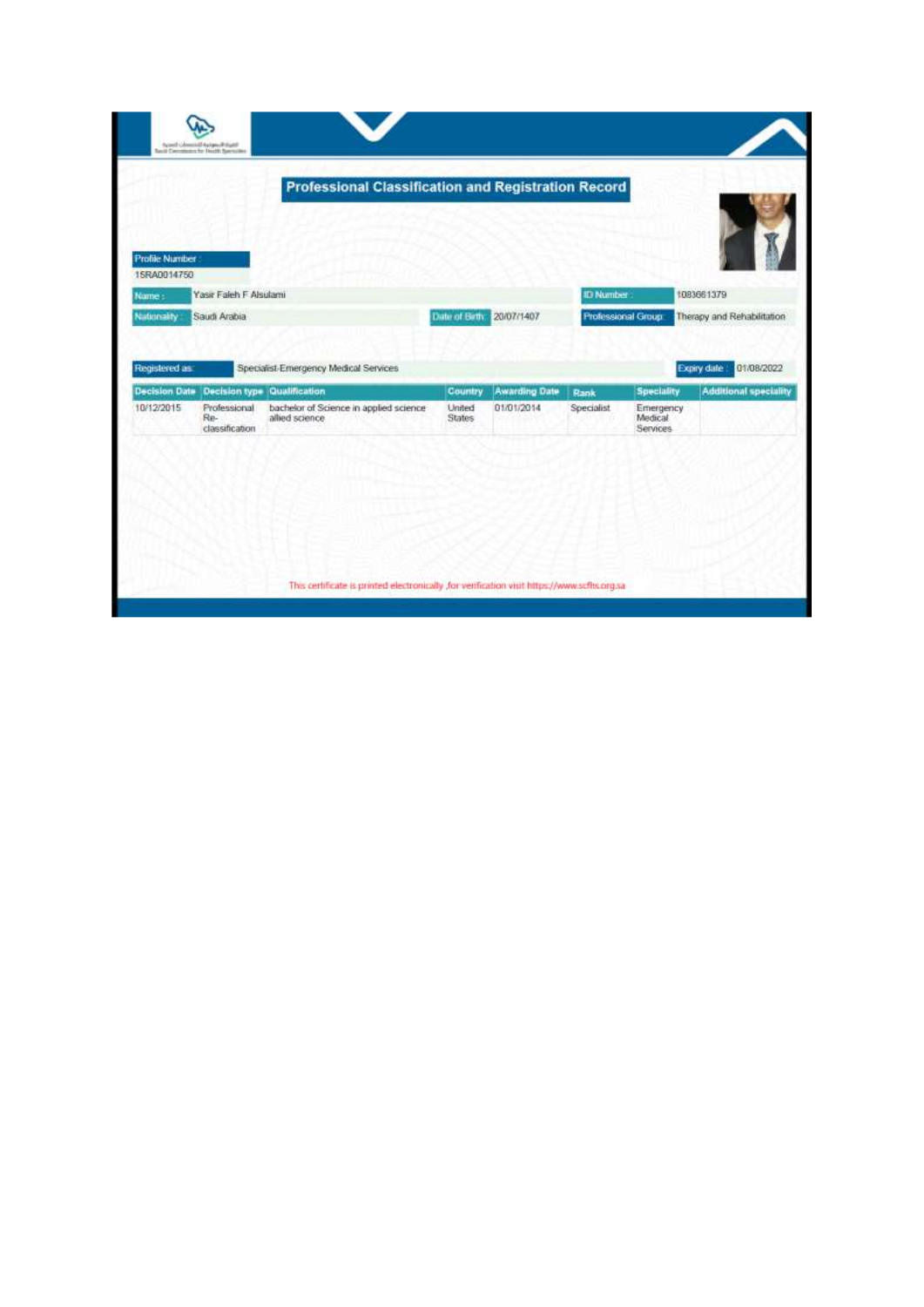# THE





It is hereby certified that

## Yasir Faleh F Alsulami

was admitted to the Degree of

## **Master of Science**

in **Advanced Professional Practice Critical and Acute Care** 

with Commendation

on the seventeenth day of December 2020

**Professor lan Green** President and Vice-Chancellor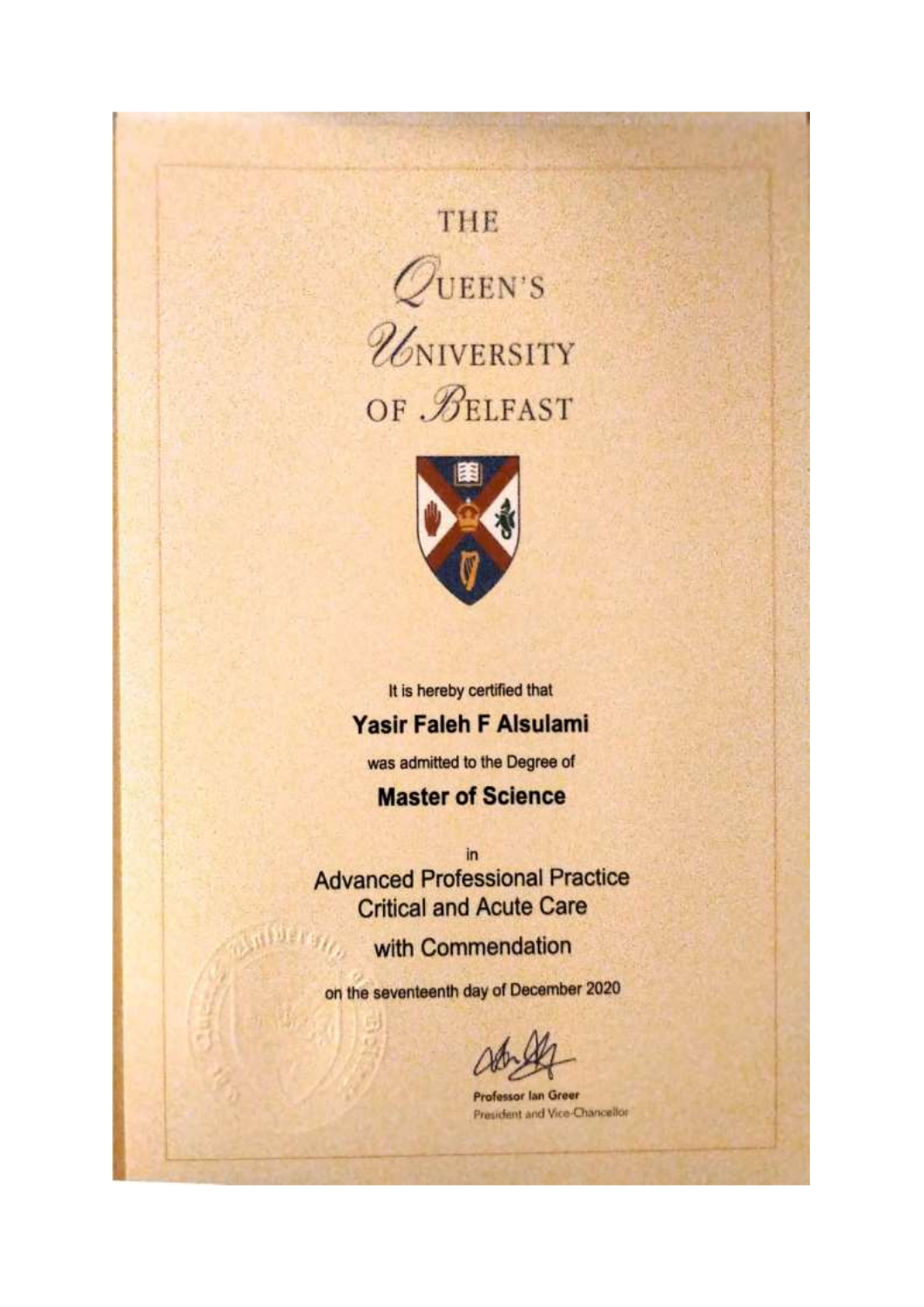

# The Queen's University of Belfast

# **GRADUATE plus**

This is to certify that

# **Yasir Faleh F Alsulami**

has been awarded Graduate Plus for

**CMI Level 7 Certificate in Strategic Management and Leadership** 

This award is in recognition of the activities undertaken in the development of transferable skills and employability beyond the programme of Academic study.

EY

Iouro  $Q$ 

nicva

**Professor David S Jones** Pro-Vice Chancellor for Education and Students December 2020 EY and NICVA are corporate partners of Degree Plus and Graduate Plus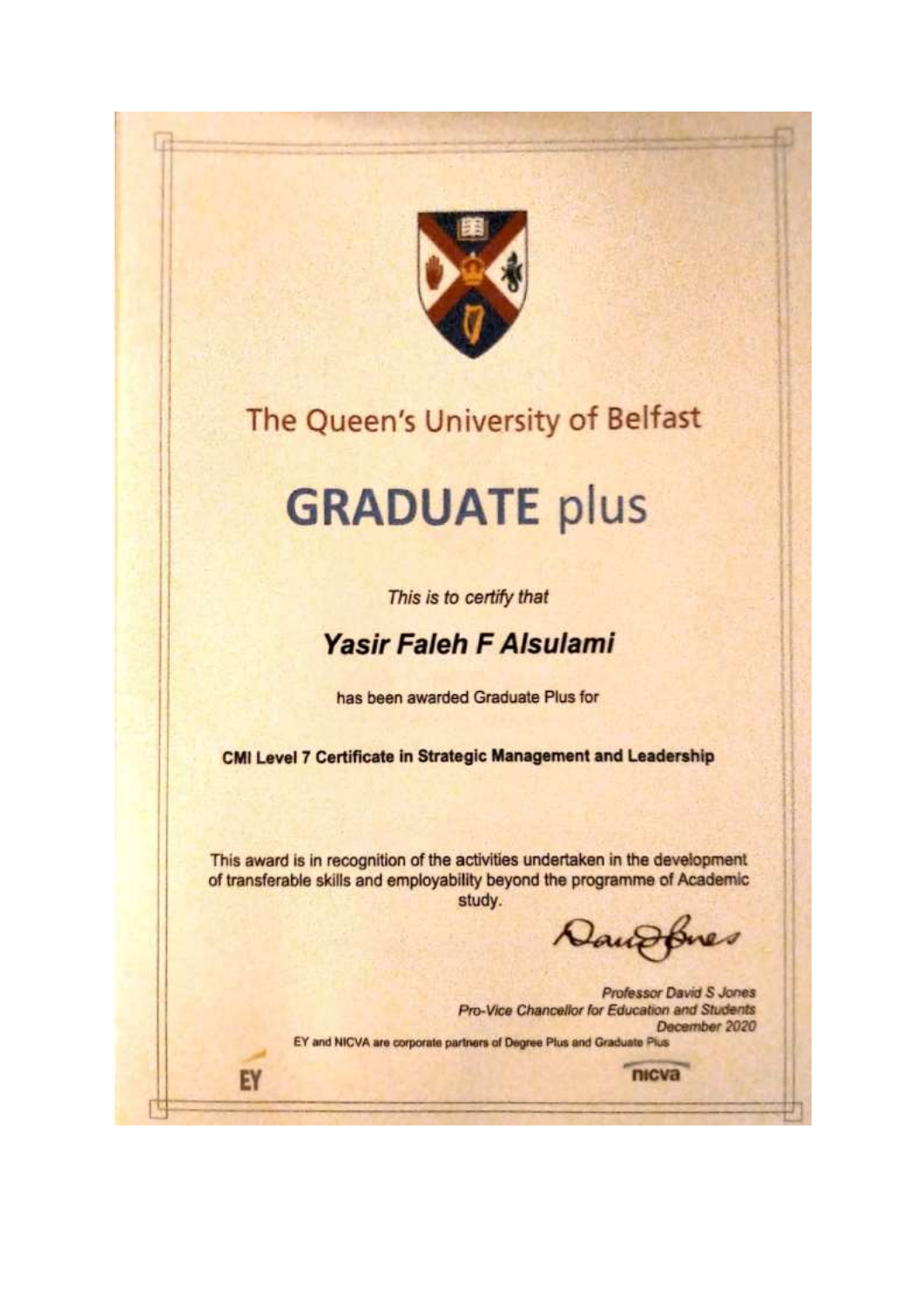

10<sup>m</sup> August 2015

Saudi Commission for Health Specialties PO Box 94656. Riyadh 11614, Kingdom of Saudi Arabia

Dear Sir/Madam.

#### **Subject - Verification Result**

DataFlow, hereby, certifies that the following credentials have been checked, the results are as stated below.

| <b>DF Barcode</b>                   | SCHS Ref #        | <b>Name of Applicant</b>                                                                                                                                                                                                                                                                                                                                                                                  | <b>Passport Number</b>      |  |
|-------------------------------------|-------------------|-----------------------------------------------------------------------------------------------------------------------------------------------------------------------------------------------------------------------------------------------------------------------------------------------------------------------------------------------------------------------------------------------------------|-----------------------------|--|
| S004-VR-15-174525                   | 2015084899        | Alsulami, Yasir Faleh F                                                                                                                                                                                                                                                                                                                                                                                   | K043284                     |  |
| <b>Checks Details</b>               |                   | <b>Information Provided</b>                                                                                                                                                                                                                                                                                                                                                                               | <b>Information Verified</b> |  |
|                                     | Facility          | CAS Ambulance Services                                                                                                                                                                                                                                                                                                                                                                                    | Correct                     |  |
|                                     | Designation       | EMT-P                                                                                                                                                                                                                                                                                                                                                                                                     | Correct                     |  |
|                                     | <b>Start Date</b> | January 2013                                                                                                                                                                                                                                                                                                                                                                                              | Correct                     |  |
|                                     | End Date          | May 2015                                                                                                                                                                                                                                                                                                                                                                                                  | Correct                     |  |
| <b>Employment</b>                   | Comments          | Owner of CAS Ambulance Services.<br>Please refer to Annexure 1 for written communication.<br>Verification has been obtained from Personal email id which is being<br>used for official purpose.<br>As per Certificate of Experience submitted by Applicant there is a break<br>in service, which has been confirmed by the Source.<br>Please refer to Annexure 2 for document submitted by the Applicant. |                             |  |
| Medical Risk and<br><b>Datasets</b> | <b>Comments</b>   | No Derogatory Records Found                                                                                                                                                                                                                                                                                                                                                                               |                             |  |

Yours faithfully,

e For DataFlow

This report may be verified by contacting <u>verify@dataflowgroup.com</u>, quoting the client reference number and attaching the report. Please allow<br>five working days for a reply.

Disclaimer; This report only sets out information obtained from necords searched by Dataflow. No opinion is provided in respect of the individuals who are the subject of<br>the report. This report does not constitute recommen

Copyright: © Copyright 2015 Dataflow. All rights reserved. No part of this publication may be reproduced, photocopied, stored on a retrieval system, or transmitted without the express prior consent of Dataflow.